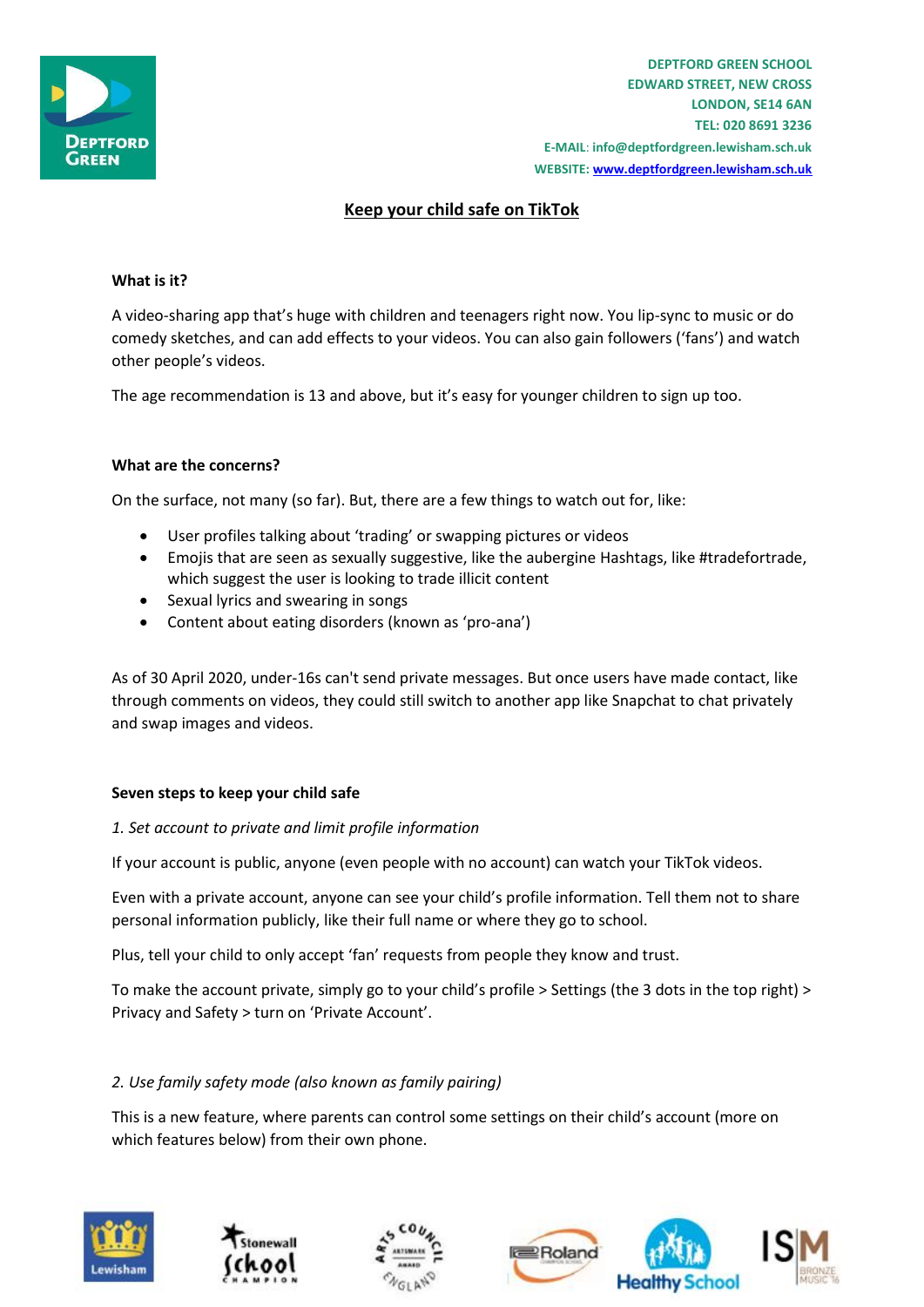

You'll need to download TikTok and link your account to your child's. Once you've created a profile, go to your profile > Settings > Digital wellbeing > Family safety mode > Choose 'Parent'. Follow the same steps on your child's phone but choose 'Teen', then scan the QR code with your camera to link your accounts.

# *3. Restrict interactions like direct messages and 'duets'*

Duets are where users reply to one person's video with another video and then share it all. The videos appear together, side by side. Having a private account automatically means you can't do duets, and, for users aged 16 and over, stops people who aren't your friends sending you messages.

If your child's account isn't private, they can restrict these features by going to Settings > Privacy and Safety > 'Who can send me messages' / 'Who can Duet with Me' > set to 'Friends' or 'Off'. If you have family safety mode set up, you can limit direct messages, or turn them off completely. You do this through the Digital wellbeing section.

# *4. Set age limits so your child doesn't see inappropriate content*

You can do this through family safety mode, in the Digital wellbeing section.

If you're not using family safety mode, on your child's phone go to Settings > Digital wellbeing > Restricted mode > follow the steps in the app.

# *5. Consider setting a time limit on use*

TikTok can be hard to put down – help your child rein in their use with a time limit. You can do this through the Digital wellbeing section in either family safety mode, or on your child's phone. Go to the Digital wellbeing section > Screen time management > follow the steps in the app.

# *6. Restrict in-app purchases to block spending*

On iPhones, if you already have Screen Time turned on, go to Settings > Content and Privacy Restrictions > enter your passcode if asked > turn on Content and Privacy > tap iTunes and App Store Purchases > In-app Purchases > set to Don't Allow.

If you don't already have Screen Time turned on, go to Settings > Screen Time > tap to turn it on > choose whether it's your device or your child's device > follow the steps to set up a passcode. Then just follow the steps above to block in-app purchases.

On Android, open Play Store, tap the menu button in the top left > scroll to Settings > Require Authentication for purchases > Select 'For all purchases through Google Play on this device'.